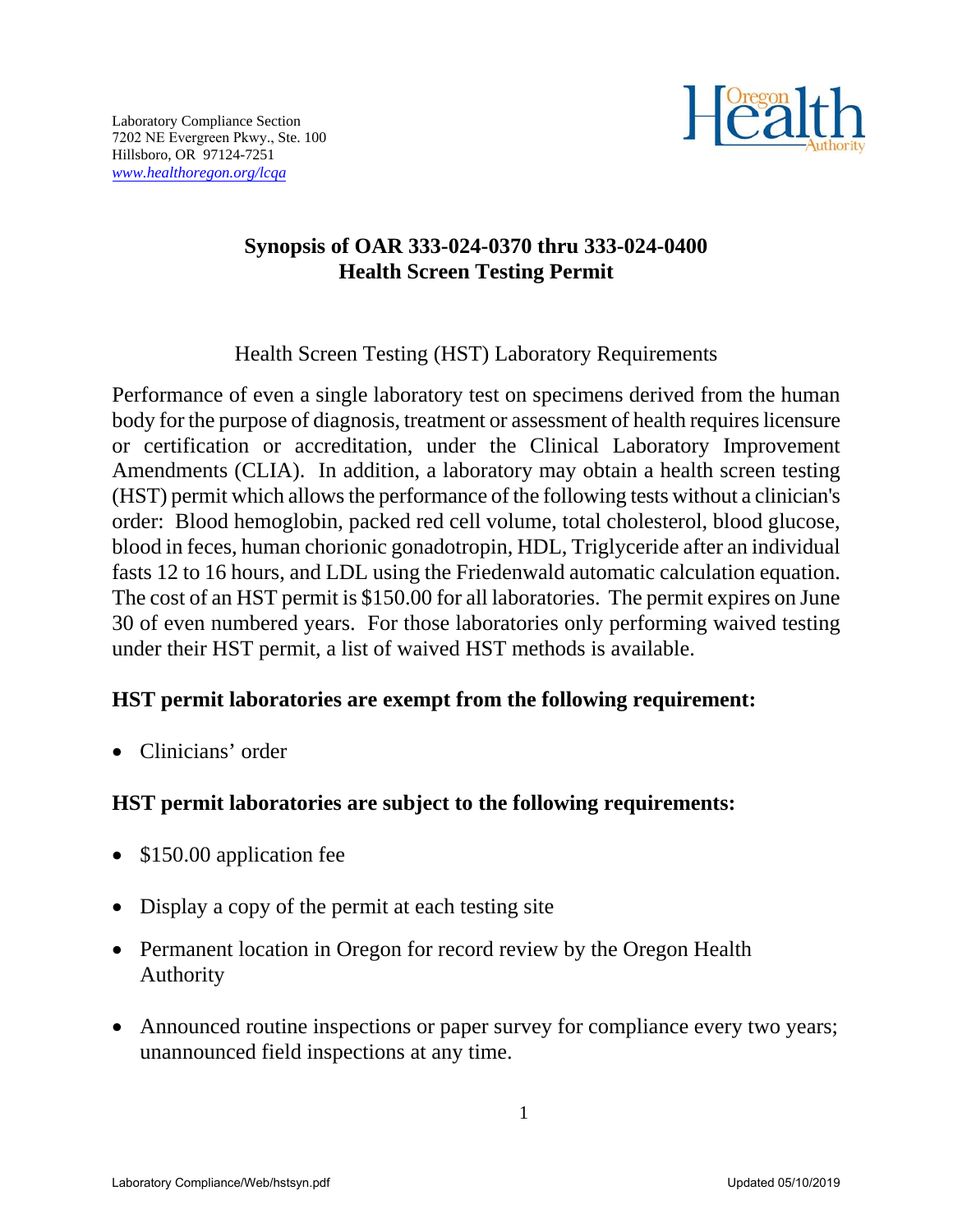- Director requirements including formal education AND clinical laboratory experience:
	- o MD, DO or PhD in a lab science plus 1 year pertinent lab experience; or Master of Science in medical technology or chemistry plus 2 years pertinent lab experience; or Bachelor in medical technology, chemistry or biochemistry or a licensed pharmacist plus 4 years pertinent lab experience
- Specific Director responsibilities:
	- o Notify the Department of the test site schedule 15 days prior to testing
	- o Perform only tests listed in opening paragraph
	- o Provide written procedures and make them readily available to testing personnel
	- o Follow manufacturer's instructions for calibration and instrument maintenance; maintain documentation
	- o Perform calibration and quality control each day of testing, for each new reagent lot used, at each location where testing occurs
	- o Subscribe to and successfully participate in proficiency testing for all nonwaived tests
	- o Ensure the integrity of the instrument, reagents and controls during transport and testing
	- o Develop and monitor a quality assurance (QA) plan covering all aspects of testing including the pre-analytical, analytical, and post-analytical phases of testing
	- o Maintain complete records for each specimen tested, including patient/client name, address, test results, QC, calibration and instrument maintenance shall be kept for 2 years
	- o Reporting requirements including the name and address of the health screen testing service on each test report